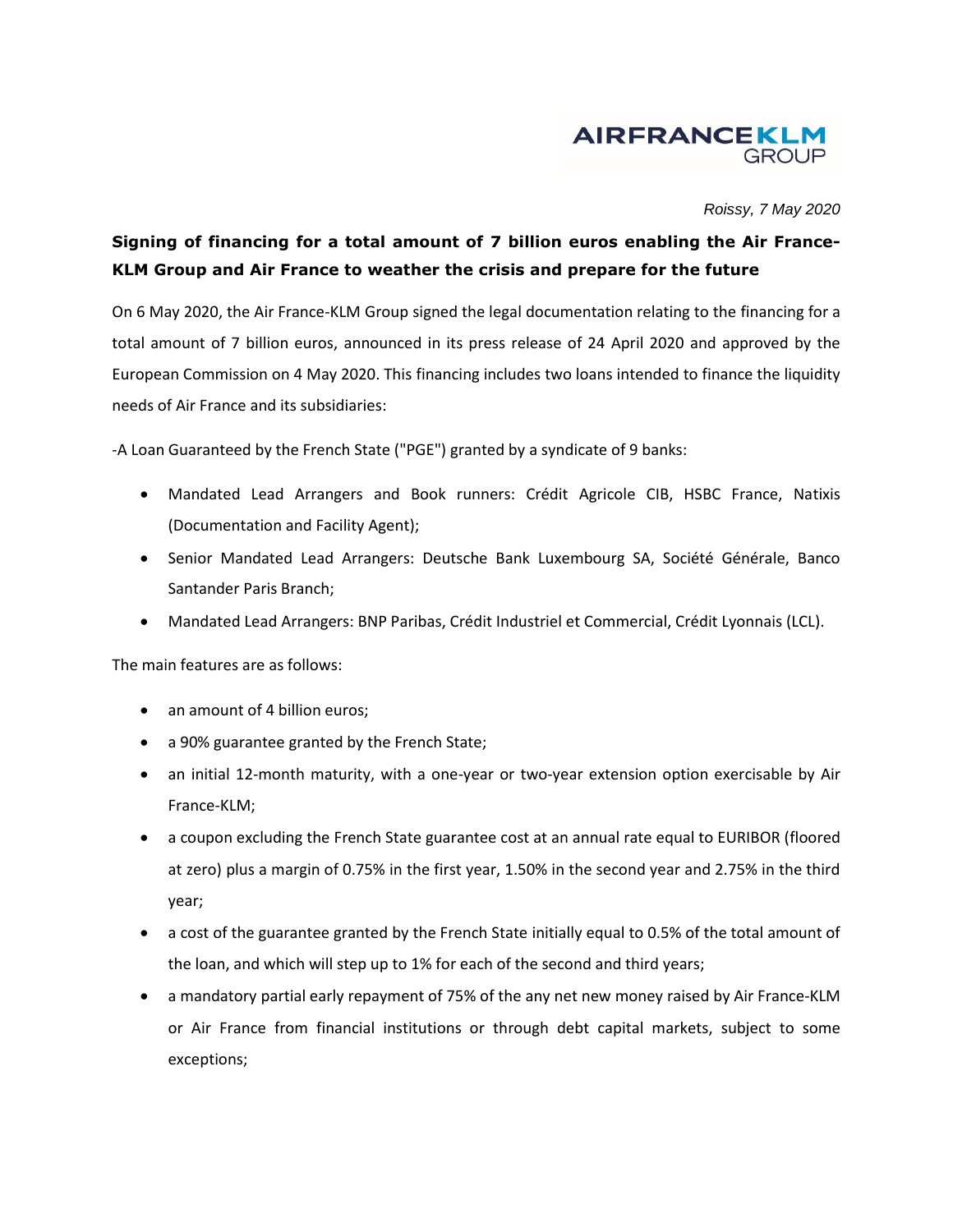a mandatory total early repayment notably in case of change of control of Air France-KLM or Air France.

-A subordinated shareholder loan granted by the French State to Air France-KLM, with the following main features:

- a bullet amount of EUR 3 billion;
- a maturity of four years, with two consecutive one-year extension options exercisable by Air France-KLM;
- a coupon payable annually or capitalizable at the discretion of Air France-KLM at a rate equal to EURIBOR 12 months (floored at zero) plus a margin of 7% for the first four years, 7.5% for the fifth and 7.75% for the sixth. This rate will be increased by 5.5% step up in case (i) the general assembly would not approve a capital increase proposed by the Board of Directors that would enable incorporation in the company's shareholder equity of all or part of the outstanding shareholder loan, (ii) the general assembly would approve, without the approval from the French State, a capital increase which would not enable the incorporation of all or part the outstanding shareholder loan in the company's shareholder equity or (iii) a third party, not acting in concert with the French State, would exceed, alone or in concert, the threshold of 20% of the capital of Air France-KLM;
- subordination to the French State guaranteed bank loan and, in the event of receivership or liquidation, to all the Air France-KLM senior bond and bank debt, without prejudice of an incorporation of all or part the outstanding shareholder loan in the company's shareholder equity;
- early repayment in the occurrence of certain events, such as the takeover of Air France-KLM and cases of default such as if the Annual General Meeting of shareholders does not ratify this shareholder loan according to article L.225-40 of the French Code de commerce or in case of acceleration of the French State guaranteed bank loan.

The company has undertaken not to pay dividends until these two loans have been repaid in full.

Consecutive to this financing, Air France KLM will reimburse 1.1 billion euros on 7 May 2020 for the revolving credit facility drawn in March 2020 and will terminate it.

Discussions with the Dutch State are pursuing to finalize additional support to the KLM group.